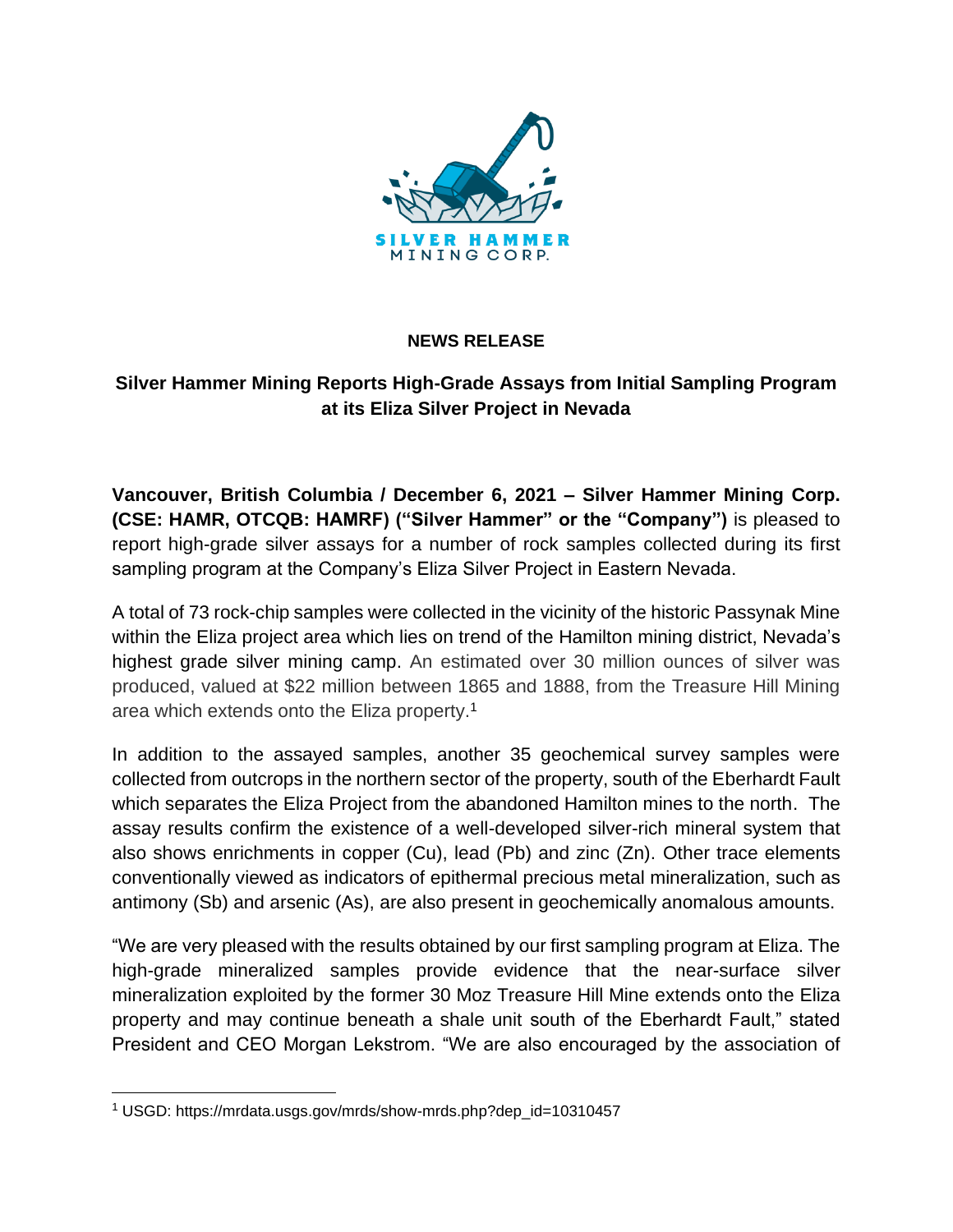silver with base metals (Cu, Pb, Zn), as this type of mineralization may be an outer zone expression of a 'blind' porphyry copper system. We intend to use modern technology, including hyperspectral imaging to expand our knowledge of the geologic model and define its size potential. In addition, we intend to define drill targets for 2022."

In addition to the targeted rock sampling that was done, the Company has undertaken hyperspectral imaging analysis of the Eliza property area. Interpretation of the imagery shows a correlation between secondary silver mineralization, mainly chloraryrite, and areas where hydrocarbon decay are outlined. This innovative exploration technology will be further employed on the property.

Plans are underway for additional geological and geochemical investigations, with the objective of defining high-potential drill targets early in 2022.

| Sample_ID     | $Ag_g/t$ | Au $g/t$ | As_ppm | Cd_ppm | Cu_ppm | Mn_ppm | Mo_ppm | Pb_ppm | Sb_ppm  | Zn_ppm |
|---------------|----------|----------|--------|--------|--------|--------|--------|--------|---------|--------|
| <b>EZR007</b> | 1540     | 0.0976   | 10000  | 387    | 68800  | 14550  | 8.51   | 45700  | 512     | 73800  |
| <b>EZR008</b> | 1410     | 0.226    | 10000  | 762    | 54100  | 10950  | 40.5   | 90500  | 2930    | 26000  |
| PN 614025     | 450      | 0.41     | 20000  | 609    | 48900  | 13300  | 32.5   | 90400  | 2870    | 150000 |
| PN614023      | 426      | 0.14     | 3450   | 88.8   | 14300  | 8950   | 3.53   | 16100  | 375     | 13100  |
| 661640        | 360      | 0.06     | 7280   | 68.8   | 16700  | 6650   | 3.75   | 12600  | 784     | 6960   |
| PN 614024     | 348      | 0.10     | 6950   | 92.8   | 20400  | 8260   | 8.48   | 9940   | 314     | 2660   |
| PN614022      | 150      | 0.24     | 32.2   | 14.8   | 84.5   | 1340   | 2.35   | 324    | 51.3    | 172    |
| 661642        | 122      | 0.446    | 3830   | 35.4   | 5860   | 10200  | 7.96   | 14700  | 767     | 1210   |
| 661557        | 100      | 0.330    | 3963.4 | 279.81 | 7290.3 | 15891  | 16.6   | 10000  | 2655.48 | 10000  |
| <b>EZR006</b> | 52.9     | 0.0037   | 1340   | 25.6   | 3200   | 3420   | 2.15   | 2940   | 56.6    | 3810   |
| 661563        | 51.17    | 0.029    | 38.6   | 0.8    | 54.2   | 614    | 6.6    | 19     | 13.08   | 199    |

**Table 1. Eliza - Significant Mineralized Rock Samples**

## **Table 2. Eliza - Mineral Correlations to Silver**

| Sample ID          | Ag_g/t | Au g/t | As ppm  | Cd ppm | Cu ppm  | Mn ppm  | Mo ppm | Pb ppm  | Sb ppm | Zn_ppm  |
|--------------------|--------|--------|---------|--------|---------|---------|--------|---------|--------|---------|
| Average            | 159.68 | 0.090  | 2262.68 | 79.41  | 7746.17 | 4767.34 | 6.33   | 9318.68 | 396.10 | 9599.18 |
| Max                | 1540   | 0.450  | 20000   | 762    | 68800   | 15891   | 41     | 90500   | 2930   | 150000  |
| <b>Correlation</b> |        |        |         |        |         |         |        |         |        |         |
| <b>Coefficient</b> | 1.000  | 0.329  | 0.690   | 0.808  | 0.943   | 0.584   | 0.611  | 0.789   | 0.544  | 0.538   |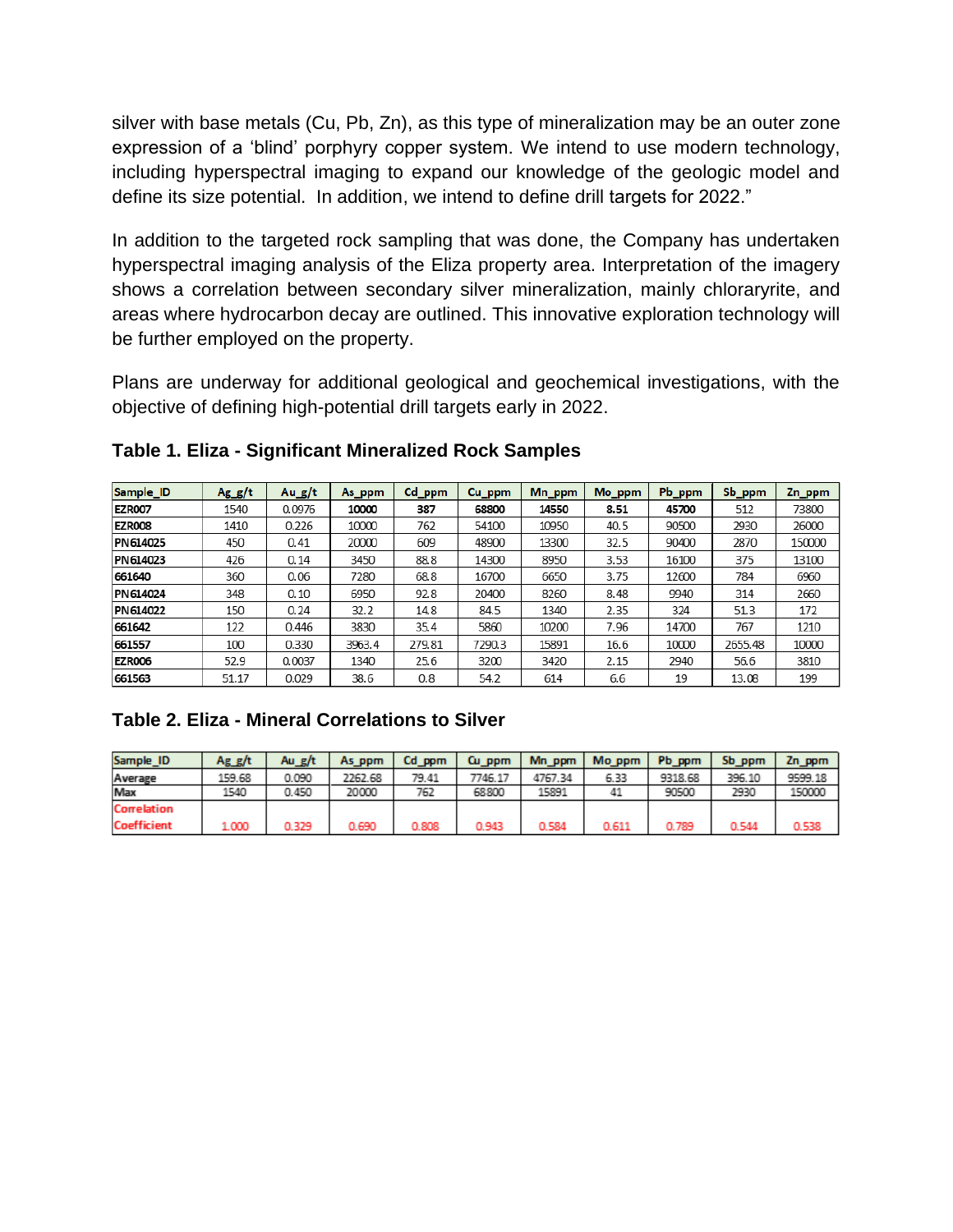

**Figure 1. Eliza Property Rock Sample Location Map**